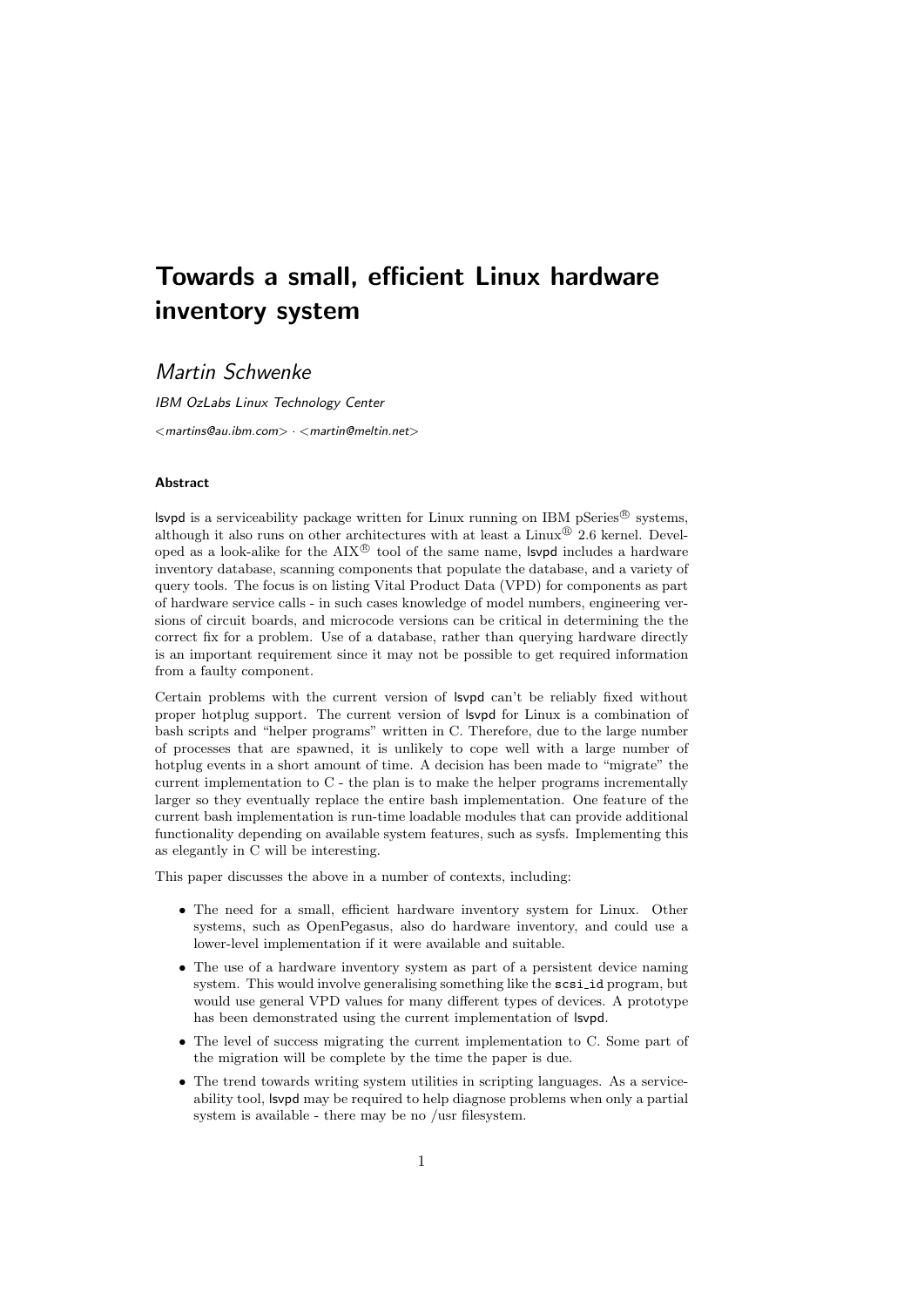### 1 Introduction

lsvpd is a serviceability package for Linux that implements a hardware inventory system. It is a (partial) reimplementation of the AIX lsvpd command and some other related commands. The target platform for Linux lsvpd is IBM pSeries servers, but it also runs on other Linux systems running a 2.6 kernel.

There are a number of reasons why hardware inventory systems are useful, including:

- Hardware detection: Traditionally, Linux has used hardware detection systems to facilitate automatic selection of device driver kernel modules. Examples include Red Hat's  $kudzu<sup>1</sup>$  and SUSE'S hwinfo.
- System management: System management tools, such as WBEM  $^2$  (Web-Based Enterprise Management), require a reasonable knowledge of the system's hardware to be able to perform management tasks. In particular, WBEM includes some explicit hardware inventory elements in its core schema.
- Serviceability: To be able to adequately service a system it is important to know details of the hardware that comprises it. For serviceability, such details might include a part number, serial number or physical location. It is also preferable to have information stored in a database, instead of needing to query hardware at run-time, since it may not be possible to retrieve information from a faulty component.

This paper focuses on hardware inventory systems for the last category. While a system that supports serviceability requirements may be able to help support hardware detection and system management, it may have extra requirements not needed for those two categories. For example, the author spent some time looking at OpenPegasus<sup>3</sup> (a WBEM system), trying to figure out if it handles hardware inventory. There were no clear conclusions: there's over 33MB of source code with no obvious hardware inventory component(s), suggesting there might be a bit too much infrastructure to build something that will fit into an initramfs (see Section 1.1)! However, a future version of lsvpd will offer a library with a C API to allow access to its database so that higher-level tools can be built on top of lsvpd.

### 1.1 Small Is Good

One of the requirements of lsvpd is for it to be as small as possible. Ideally, the system should be able to run from an initramfs, or other limited boot-time environment. The current version has an installed size of less than  $750KB$ .<sup>4</sup> However, the current system is written in a mixture of bash scripts and C helper programs so it doesn't scale well on large systems, particularly those that

<sup>1</sup> http://rhlinux.redhat.com/kudzu/

<sup>2</sup> http://www.dmtf.org/standards/wbem

 $3$  http://openpegasus.org/

<sup>4</sup> However, lsvpd may require significantly more filesystem space for its database.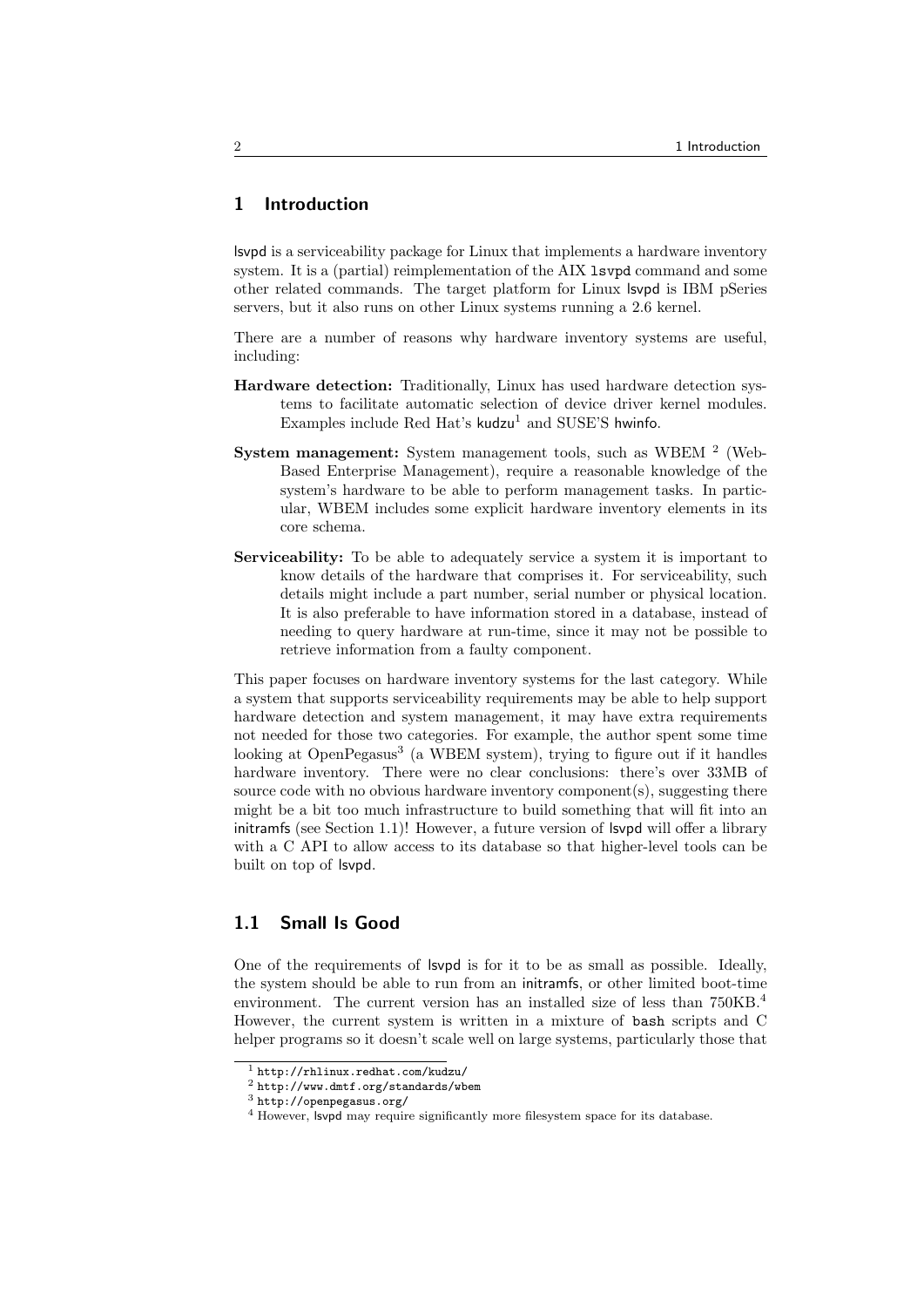may have a lot of hotplug activity. In fact, due to this, only limited hotplug capabilities have been written so far, and even these remain unused.

lsvpd is currently being rewritten in C, although possibly only for Linux 2.6. This will make it small and fast, at least compared to the current version. Comments on the progress of the rewrite can be found in Section 3.

An earlier, more primitive version was written in Perl, but sophisticated scripting languages such as Perl are rarely found in initramfs or similar environments. More about that in Section 4.

### 1.2 Digging For Details

Hardware is varied and complex. lsvpd uses a wide variety of techniques to find out detailed information about different types of hardware. Luckily, most adapters conform to one of the PCI standards (for example [4]), which describe some standard ways of retrieving VPD from PCI adapters. SCSI devices tend to have a lot of information available via SCSI inquiry commands, and the structure of this information tends to be fairly uniform within the product lines of particular vendors, with some information available under Linux 2.6 via sysfs. SCSI inquiries are implemented in Linux via the generic SCSI ioctl(2)interface. IDE devices don't have much information in sysfs — procfs still tends to be used — but the HDIO GET IDENTITY ioctl(2) manages to provide some useful information. On IBM pSeries systems, and others that use Open Firmware, the device-tree is also a useful source of information.

However, from there it gets murky. Different device drivers support ad hoc methods of exposing various tidbits of information. A flexible system for providing hooks (or even 'plug-ins'?) needs to be provided for retrieving this information in the most general possible way. Methods that are entirely driver-specific are best avoided, since they will almost certainly become difficult to maintain.

### 1.3 Example Output

```
*DS PCI-X Dual Channel Ultra320 SCSI RAID Adapter
*AX scsi3
*PN 97P3960
*FN 97P3960
*SN YL10C3306827
*MN 000C
*EC 0
*RM 0309002d
*Z0 5703
*Z1 1
*YL U7879.001.11C543F-P1-C5-T1
```
### Figure 1: An example of VPD

An excerpt from an example of output from the lsvpd command is shown in Figure 1. Some of the important fields are summarised below: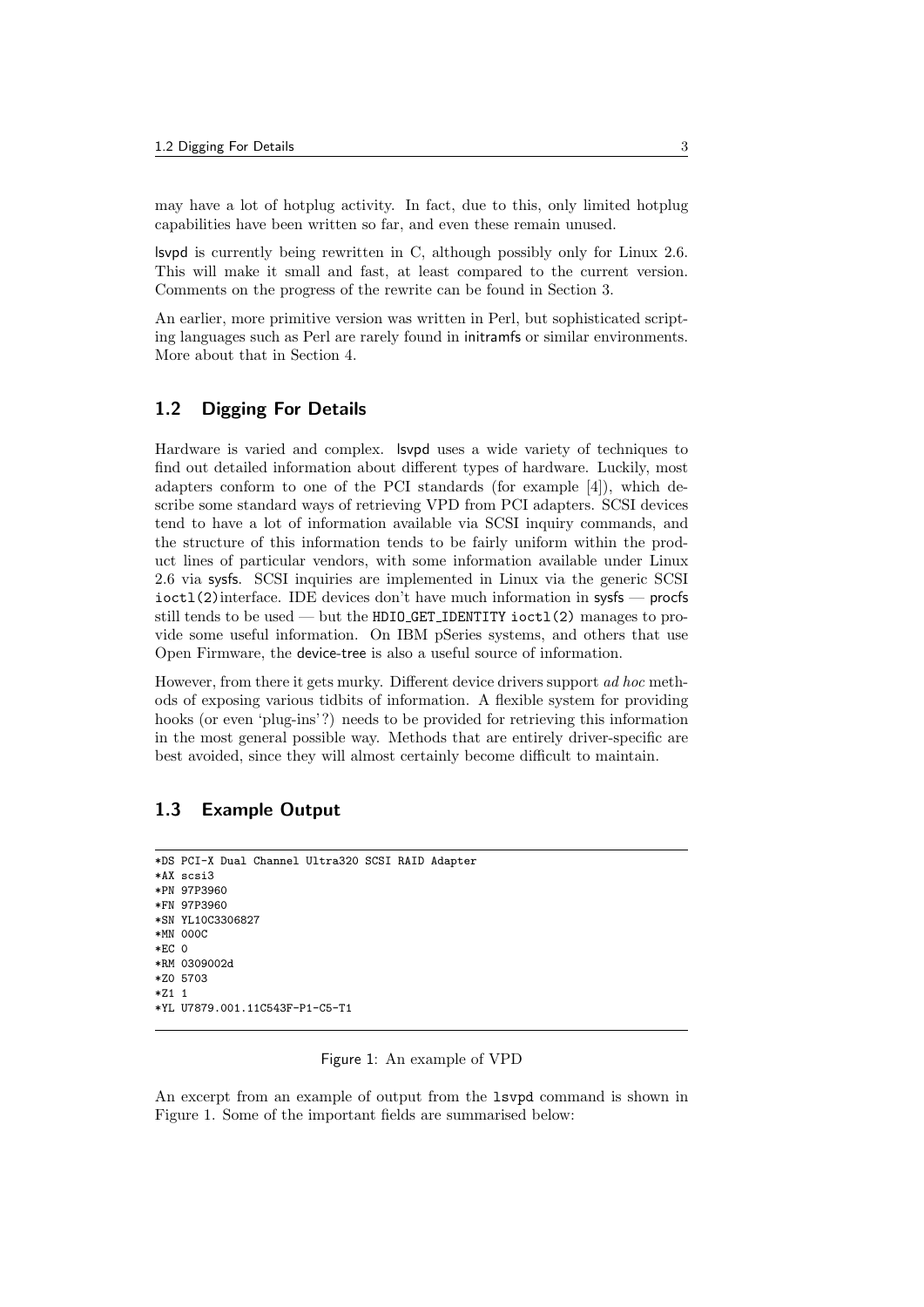- DS: Description. Usually displayed as the first item.
- AX: Operating system name. Actually 'AIX name'!
- PN: Part Number. Knowing the history of a part may help to explain certain types of faults.
- FN: FRU (Field Replaceable Unit) number. This is a generalisation of a model number, representing a family of models that are interchangeable. For example, an old model may no longer be available, but there may be a newer model with the same FRU number that can be used as a replacement.
- SN: Serial Number. It is useful to confirm the serial number of a component before removing it, when possible.
- RM: Alterable ROM Level. In this case, the firmware version of the card, which may need to be updated.
- YL: Physical Location. All fields beginning with 'Y' are system specific fields and, in this case, this field is particular to IBM pSeries systems. This example can be read (from right-to-left) as port 1, on card connector 5, on planar (or backplane) 1, in unit U7879.001.11C543F (which may be in a separate drawer or rack to the main part of the system).

Figure 2 shows an example, of the same VPD as it is listed by the more user friendly lscfg command. This type of output is more likely to be used by field engineers, whereas output from lsvpd is more likely to be used by upstream serviceability applications.

```
scsi3 U7879.001.11C543F-P1-C5-T1
                                      PCI-X Dual Channel Ultra320 SCSI RAID
                                      Adapter
     Part Number.................97P3960
     FRU Number..................97P3960
     Serial Number...............YL10C3306827
     Manufacture ID..............000C
     EC Level....................0
     Alterable ROM Level.........0309002d
     Device Specific.(Z0)........5703
     Device Specific.(Z1).......1
     Device Specific.(YL)........U7879.001.11C543F-P1-C5-T1
```
Figure 2: An example of VPD, as listed by the  $lscfg$  command

### 1.4 Other Information

Various aspects of lsvpd for Linux have been previously discussed in [1, 2, 3].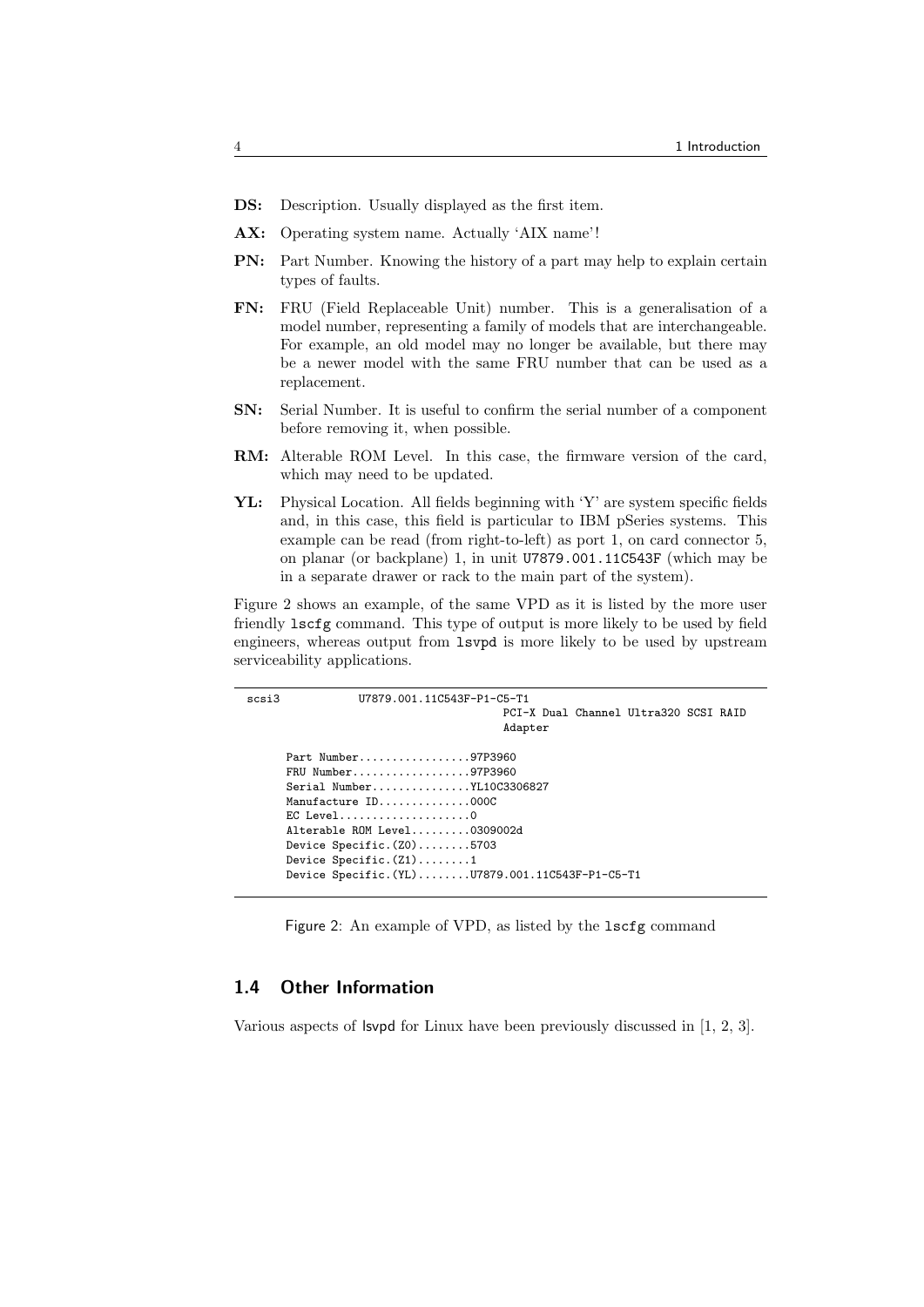### 2 VPD-based Persistent Device Naming

The device naming system  $udev<sup>5</sup>$  can be used with Linux 2.6 to provide a configurable, dynamic /dev directory. Normal udev rules can only make use of sysfs properties in the naming process. Although it would be possible to put all VPD in sysfs by adding VPD retrieval code to the kernel, this would be inflexible and would amount to kernel bloat. However, due to good design, udev has a call-out facility - an arbitrary program can be executed by a device naming rule and can, therefore, use arbitrary information to assist with name generation.

One such existing program is scsi id. This program attempts to find either a world wide name or a serial number in a device's SCSI inquiry data and, if possible, prints a unique identifier for the device. The unique identifier can then be used in a udev rule to identify the device, allowing a preconfigured name to be assigned. Further, after all desired SCSI devices have been configured, it is possible to use a simple script that invokes scsi id on each SCSI device to generate rules that assign a simple, sequentially assigned name to each device. This provides for a simple form of persistent SCSI device naming.

This approach can be extended to arbitrary devices using a hardware inventory system like lsvpd and has been previously described in [3]. Here's a suggested sequence of hotplug events that could occur when a device is added:

- 1. lsvpd-hotplug retrieves VPD for the device and stores it in lsvpd's database.
- 2. udev calls out to lsvpd-namedev, which uses its own rules to determine whether particular combinations of VPD elements for the device have a corresponding known device name. If so, that name is returned. If not, a new name is generated from a sequence and the new name is stored in lsvpd-namedev's naming database.
- 3. lsvpd-hotplug-name adds the name to the VPD entry in lsvpd's database.

In such a system, the main VPD database is dynamic and does not need to be remembered between system boots for naming purposes. Although it is still useful to maintain old copies of the database for serviceability reasons, device name management is separated in an additional layer of logic.

When lsvpd is reimplemented to be smaller and more efficient than the current version (see Section 3), a sample device naming system will eventually be included.

### 3 Rewriting lsvpd

As mentioned in Section 1.1, the current version of lsvpd is written in bash. It uses helper programs to do things that bash can't do, such as performing SCSI inquiries and parsing binary data. Some of these helpers are part of the lsvpd packages and others are from third party packages (such as sg3 utils). The current system functions quite well. A main script update-lsvpd-db is used to collect VPD at boot time. This script may also be run at any time by the user.

 $5$  http://www.kernel.org/pub/linux/utils/kernel/hotplug/udev.html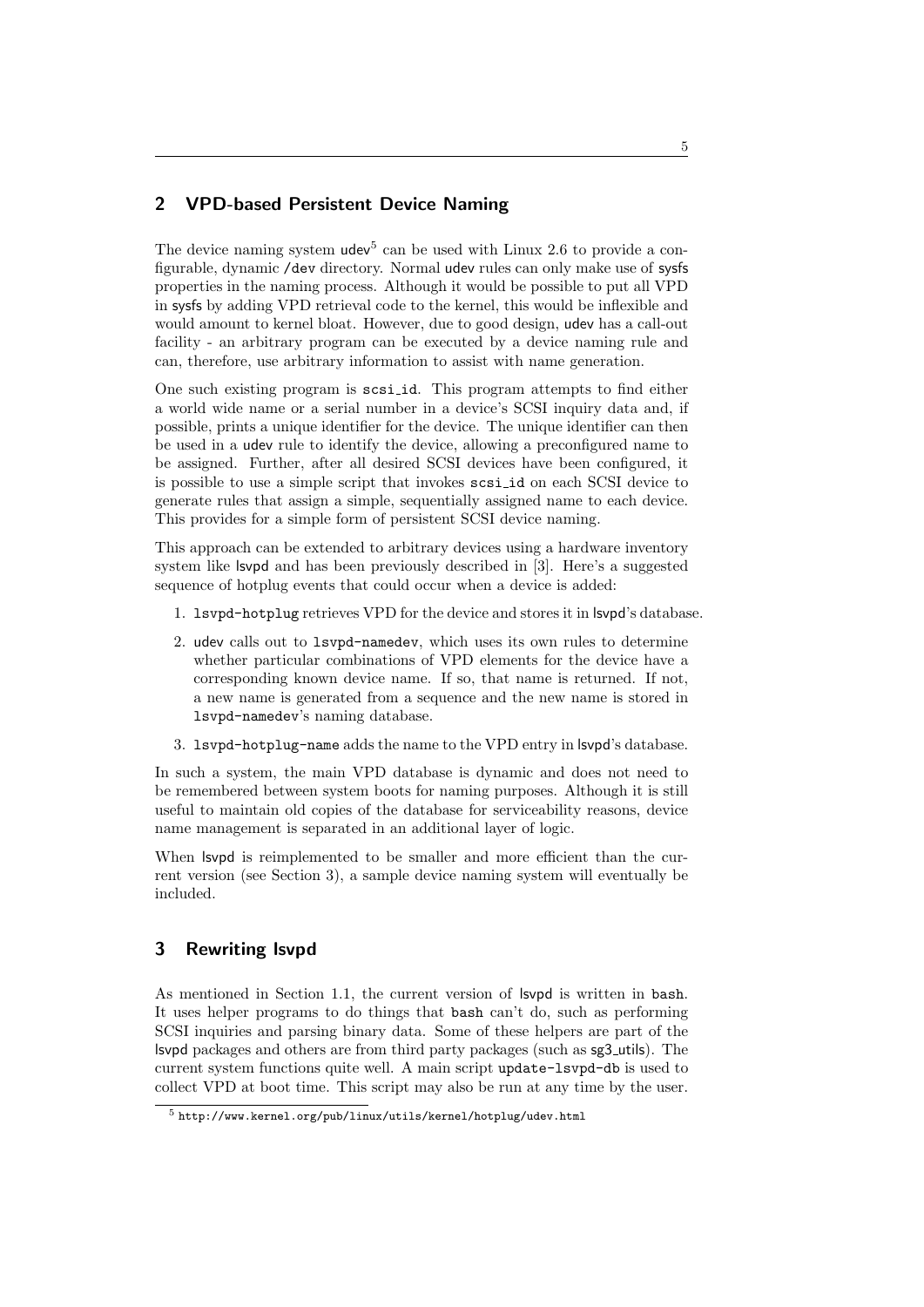Although many steps have been taken to minimise the number of unnecessary sub-processes created by update-lsvpd-db, it is still too inefficient for use in a busy hotplug environment. Therefore, the package is being rewritten in C. The goal is to have a database initialisation program and hotplug programs that do all of their work efficiently, each within a single process.

The following sections discuss various issues that have arisen during the early stages of the rewrite. Note that although the discussion generally refers to lsvpd, most attention is being paid to reimplementing update-lsvpd-db rather than the query programs.

### 3.1 Dynamically Configurable Modules

The bash implementation of lsvpd uses several directories of 'modules' that are loaded at run-time, depending on a condition that is checked at the top of the module. This allows conditional code execution, including setting variables and defining functions, which supports a form of run-time configuration. Thus, the current system can determine available system features at run-time, rather than at packaging or installation time, perhaps allowing improved operation when a system is upgraded. For example, on IBM pSeries systems lsvpd performs a lot better when sysfs is present, so if a system is upgraded from Linux 2.4 to 2.6 lsvpd will automatically become more efficient.

This is implemented in bash in a very obvious way. All of the modules in a configuration directory are sourced, and each checks some initial condition, like the example in Figure 3.

```
[ -n "$sysfs_dir" ] || return 0
list_devices_functions="sysfs_list_devices"
sysfs_list_devices ()
{
    ...
}
```
Figure 3: An example of dynamic configuration in bash

This initially looked like it would be quite difficult to do in C. However,after learning about the possibility of using ELF sections, which can be manipulated via some GCC extensions and used for this sort of initialisation, things looked much more straightforward. Each module defines an initialisation function, which. by convention. is called  $init()$ , and a pointer to this function is added to a special section using a macro called INIT. An example can be seen in Figure 4. As will be seen in Section 3.2, init() functions can also support function overriding in a fairly obvious way.

The INIT macro, which looks a bit like 'line noise', is shown in Figure 5. The main job of the INIT macro is to place a function pointer into the init call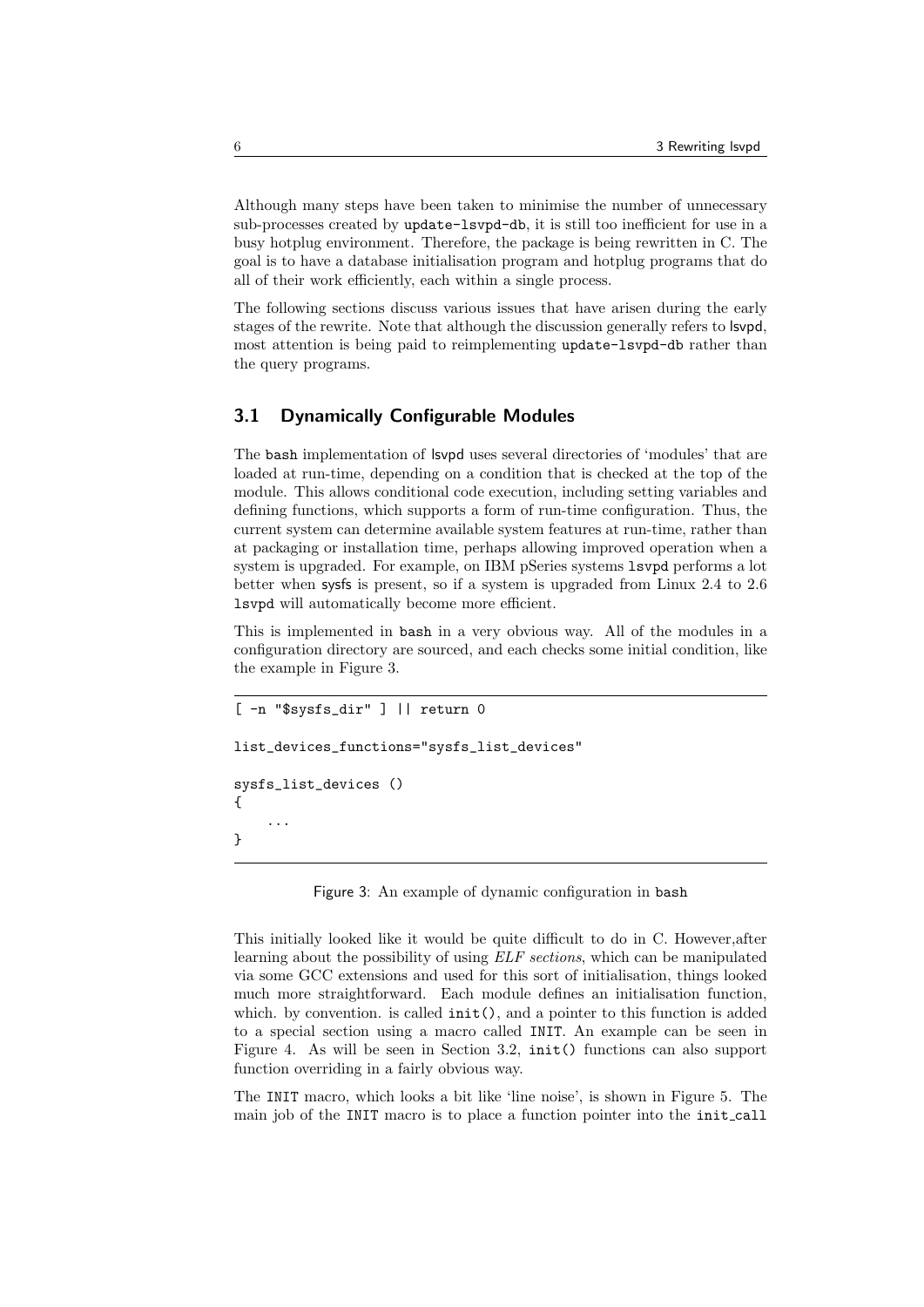```
static void
init(void)
{
        if (NULL != lsvpd_sysfs_dir) {
                device_listing_functions_clear();
                 ...
        }
}
INIT(init);
```
Figure 4: An example of dynamic configuration in C

ELF section. This is an ad hoc section, so a function similar to call inits must be called at the beginning of main() to call each function pointer in the section.

```
#define INIT(fn) static initcall_t __initcall_##fn \
_2_attribute<sub>--</sub>((__unused<sub>--</sub>)) \
_4_attribute__((_5ection__("init_call"))) = &fn
static inline void call_inits (void)
\mathcal{L}extern initcall_t __start_init_call[], __stop_init_call[];
         initcall_t *p;
         for (p = \_start\_init\_call; p \le \_stop\_init\_call; p++)(*p)();
}
```
Figure 5: INIT macro and calling code in C

One nice feature of this method is that the linker (ld) combines the sections in link order, so the order that object files are passed to the linker determines the order the initialisation functions are called in. That is, no explicit code is required to ensure the initialisation functions are called in the correct order the logic appears in only one place: the Makefile.

Two other methods, both involving ELF sections were examined with a view to simplifying things.

- Use of the .init array section, where function pointers in the section are automatically called before main(). This would mean no CALL INITS function would be needed. However, handling of the .init array section appears to be a new feature, requiring a relatively new version of libc. Therefore, this is not (yet) portable enough.
- Use of the constructor attribute to mark functions that should be called before main(). This seems to be portable, but a simple experiment showed the call order is not necessarily well defined.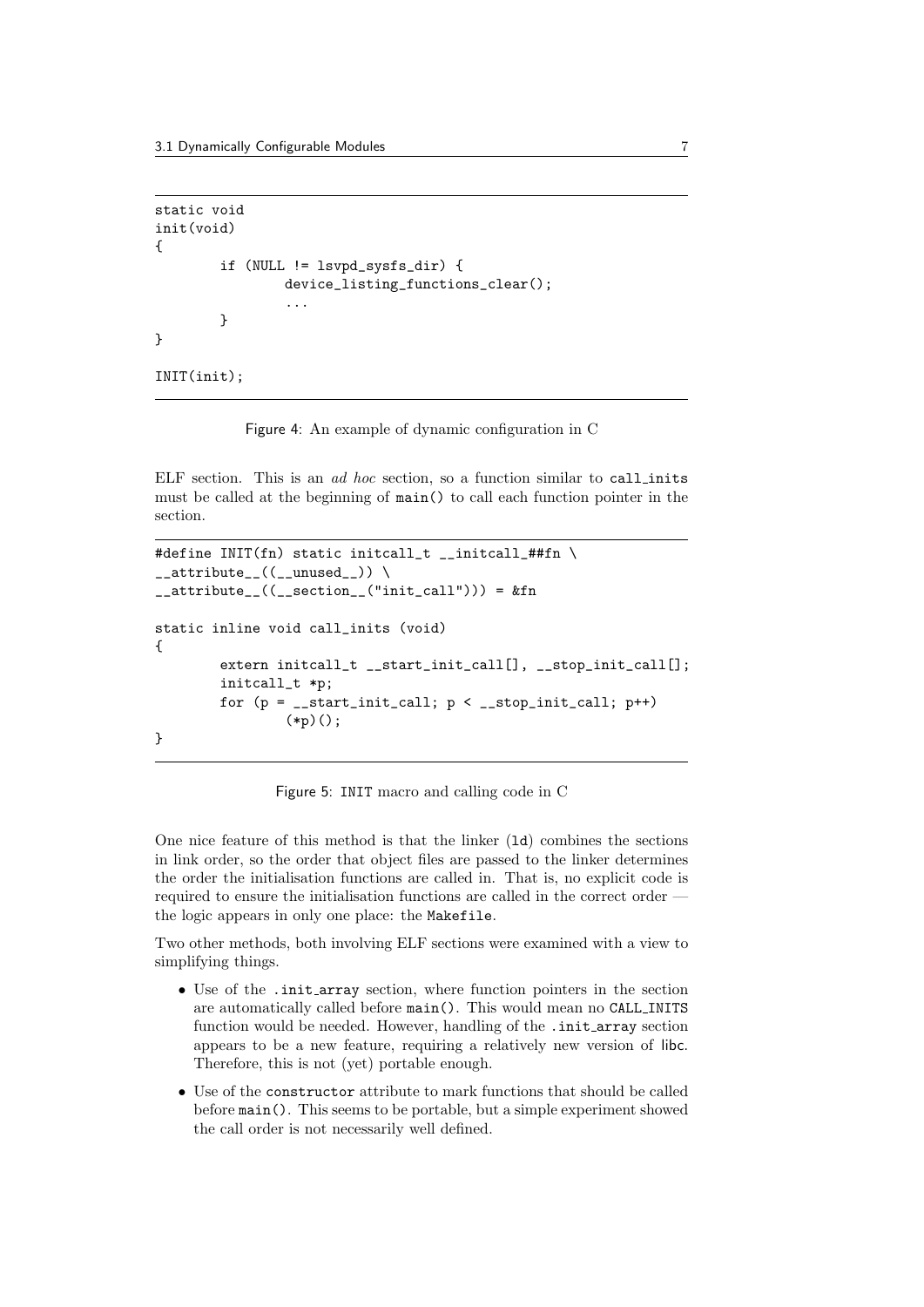### 3.2 Function Overriding and Clever Tricks

Overriding functions in bash is trivial: simply define a new function with the same name as an old one. In C this is more difficult, but the solution is still reasonably obvious: call functions via pointers, and set the pointers in the initialisation code. This works well.

To cut down the number of obvious conditional statements in the bash implementation, a limited form of object-orientation, termed function multiplexing, has been implemented. It works like this...

A SCSI device is added, so the following function call occurs:

```
device_add scsi 0:0:8:0
```
If device add scsi is a function, it is called with the single argument 0:0:8:0. Otherwise, if device add DEFAULT is a function, it is called with both of the original arguments. Otherwise, no function is called. This is implemented using the code shown in Figure 6.

```
multiplex ()
{
    local func="$1" ; shift
    local type="$1" ; shift
    local f="${func}_${type}"
    local t=$(type -t "$f")
    if [ "$t" = "function" ] ; then
        "$f" "$@"
    else
        f="${func}_DEFAULT"
        local t=$(type -t "$f")
        if [ "t" = "function" ]; then
            "$f" "$type" "$@"
        else
            : "No function defined for \"${func}\" \"${type}\""
        fi
    fi
}
make_multiplexed ()
{
    eval "$1 () { multiplex $1 \"\$@\" ; }"
}
make_multiplexed device_add
```
Figure 6: Function multiplexing in bash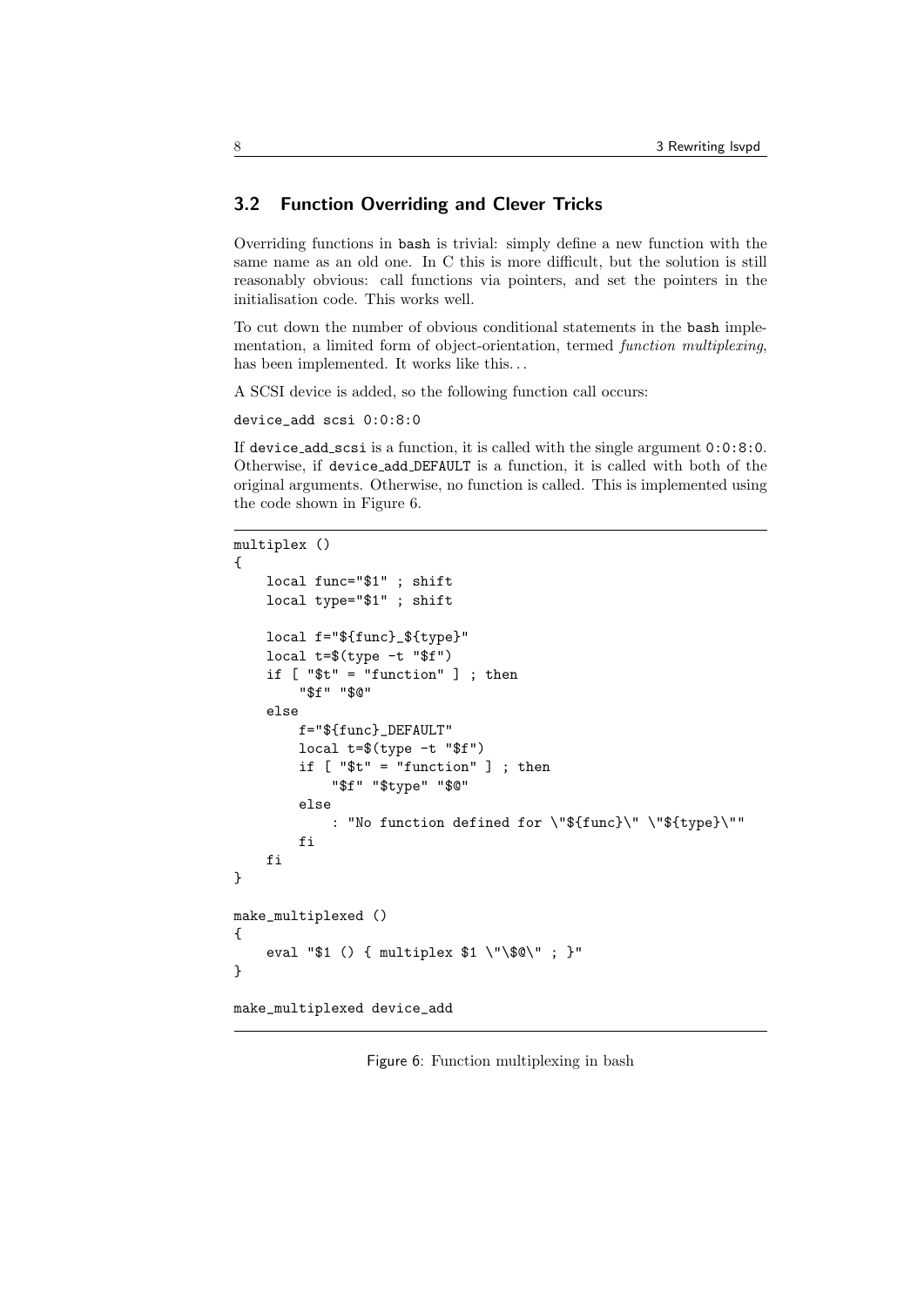This is somewhat trickier in C. What's more, in bash it is possible for a module to undefine one or more specific functions, such as device add scsi, and provide a more general definition, such as device add DEFAULT, to replace it. An initial thought was to use an array of functions to implement each multiplexed function. However, this would have meant that some decisions, such as the size of the array and allocation of array indices, would need to be centralised. Also, to make things type-safe (unlike the bash implementation) macros would need to be used in unnatural and ugly ways.

To simplify the C implementation a decision was made to group functions to make the implementation more manageable. For example, functions relating to devices would be grouped, allowing the relevant pointers to be put into a structure. The structure also includes an identifier indicating the type of functions defined there — for example, SCSI. These type identifiers are currently implemented as strings, since this is quite intuitive, the strings are naturally unique and comparisons are quite cheap (since failure to match usually occurs at the first character). However, if this turns out to be a source of inefficiency, pointers to the identifier strings, rather than the strings themselves, could be compared. This would be a relatively small change.

The only real negative aspect of this implementation is that the top-level multiplexed function actually needs to be explicitly defined. This could probably be done with macros, but it wouldn't be pretty.

Examples of the C implementation are not given here. To be useful they would take up too much space!

### 3.3 Infrastructure

So, how well is the reimplementation proceeding? OK, but more slowly than first planned. The main problem is infrastructure, and there are two categories of infrastructure of interest: language infrastructure and project infrastructure.

C doesn't provide much infrastructure, especially when compared to sophisticated scripting languages. There's libc, but it provides minimal string handling and requires more attention be paid to memory management than to solving the problem you're working on. There are also 'higher level' libraries like glib, but they tend to be quite idiomatic — you tend to do some weird stuff to get the job done. To write good quality C code you need to bring some good infrastructure with you. . . or you need to write it.

Project infrastructure is important too. In the bash version of lsvpd, many new features can be added in minutes. This is because the project has built up a lot of domain-specific infrastructure. To get started on the C version, quite a lot of this infrastructure needs to be duplicated.

Even so, the original reimplementation plan was to incrementally increase the number and size of C helper programs, gradually reduce the amount of bash code and then magically combine the C code into one amorphous lump. This turned out to be quite a naïve plan. The main problem is that many of the code paths call functions that have alternate implementations based on orthogonal conditions. For example, the multiplexed device add functions call multiplexed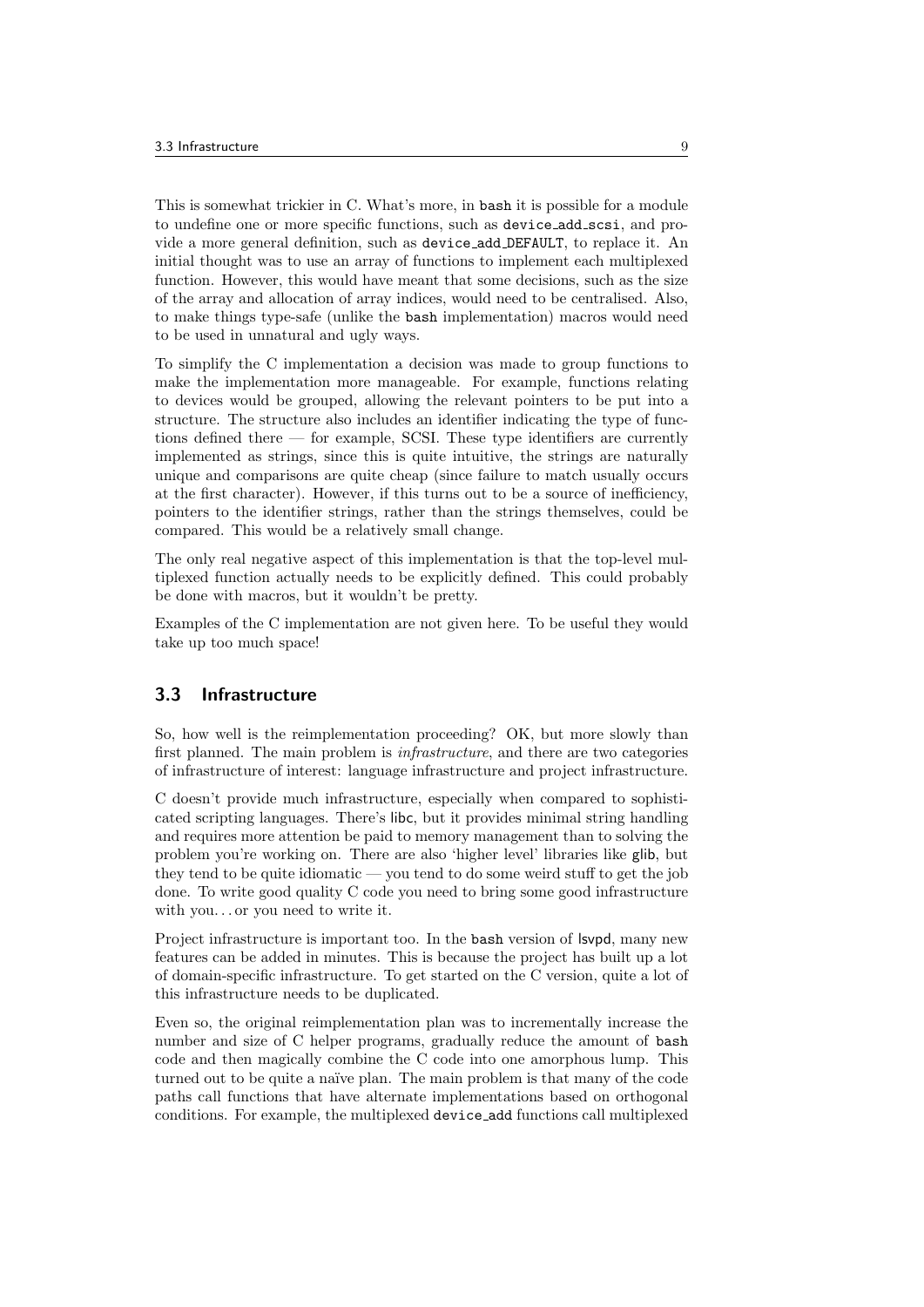device add hook functions. The implementation of device add depends on the type of device being added, but the implementation of device add hook depends on whether /proc/device-tree and sysfs exist. Therefore, to implement IDE device handling, general code needs to be written relating to devices, sysfs and device-trees — unless one wishes to contemplate bash code executing C code executing bash code — and that's most of the device-handling code. So, the plan became to (simply!) replace all the device handling code. However, this also requires a little bit of adapter handling code, since devices are attached to adapters.

The reimplementation is proceeding, but it is happening slower than originally planned. . .

#### 3.3.1 Linux 2.6 Only?

One way of speeding up the reimplementation process is to only implement the parts relevant to Linux 2.6. Although this is most of the system, it does save rewriting a non-trivial amount of code. Supporting Linux 2.4 systems would simply be a matter of executing (say) update-lsvpd-db24 on systems where sysfs is not being used. This also has the advantage of using existing, working code rather than introducing new bugs. However, the obvious disadvantage is that, in the future, some bugs will need to be fixed in two places.

The obvious compromise is to *initially* reimplement the parts of the system to support Linux 2.6 and then reconsider reimplementing support for Linux 2.4.

### 4 Scripting System Tools

There is a strong trend towards writing system tools in scripting languages, such Perl and Python. This might not be a good idea in all cases where it is being done.

The original Linux implementation of lsvpd was written in Perl. This worked well, since Perl is feature-rich enough to do everything required without resorting to external programs. However, given the desire to be able to use lsvpd in a limited environment, such as an initramfs, a sophisticated scripting environment like Perl would not always be available. Also, anyone wishing to build higher level tools on lsvpd would inherit the requirement for Perl. In general, using a modern scripting language introduces non-trivial run-time dependencies. Compilers for these scripting languages exist, but aren't mature enough to be used for real systems. The choice of bash has served lsvpd reasonably well. However, even though it is the default Linux shell, bash is not likely to be available in an initramfs. However, the choice of bash has also introduced the need for helper programs written in C. Soon, ongoing lsvpd development will abandon the use of scripting languages altogether.